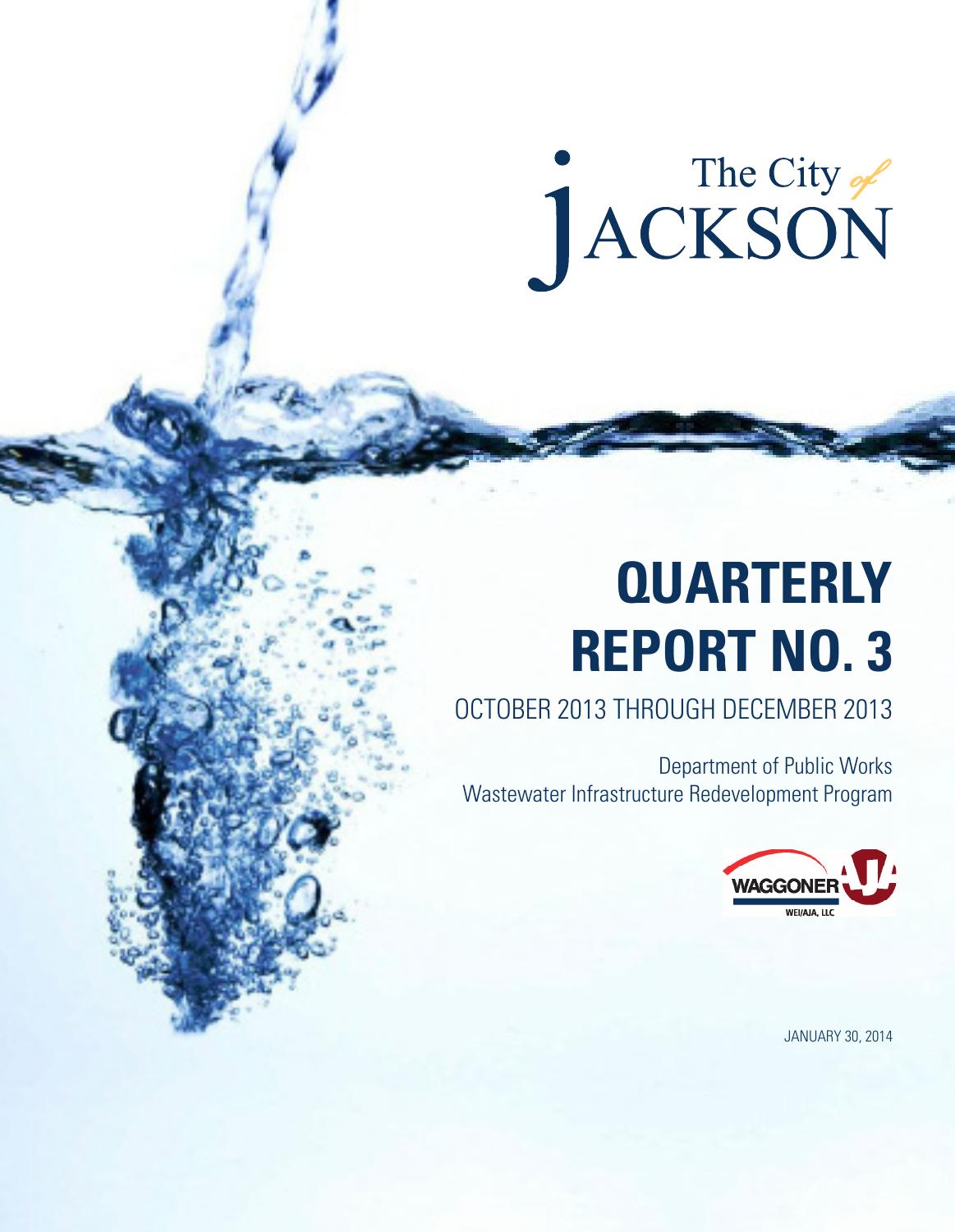**Office of the Mayor** Chokwe Lumumba, Mayor



219 South President Street Post Office Box 17 Jackson, Mississippi 39205-0017 Telephone: 601-960-1084 Facsimile: 601-960-2193

January 29, 2014

Chief, Environmental Enforcement Section **Environment and National Resources Division** U. S. Department of Justice Box 7611 Ben Franklin Station Washington, DC 20044-7611 Re: DOJ No. 90-5-1-1-09841

**Brad Ammons Environmental Engineer** Clean Water Enforcement Branch Municipal & Industrial Enforcement Section U. S. EPA Region 4 61 Forsyth St., S. W. Atlanta, GA 30303

Karl Fingerhood **Environmental Enforcement Section** U. S. Department of Justice Box 7611 Ben Franklin Station Washington, DC 20044-7611

 $RE:$ City of Jackson **EPA Consent Decree** 3<sup>rd</sup> Quarterly Report, October - December 2013

Dear Gentlemen:

Attached, please find the Quarterly Report for the period of October through December 2013. The report was developed and submitted by the City in accordance with the EPA Consent Decree dated March 1, 2013. In the May 31, 2013 letter, you agreed to change the date for the first Quarterly Report to July 31st.

I certify under penalty of law that this document and all attachments were prepared under my direction or supervision in accordance with a system designed to assure that qualified personnel properly gathered and evaluated the information submitted. Based on my inquiry of the persons who manage the system or those persons directly responsible for gathering such information, the information submitted is, to the best of my knowledge and belief, true, accurate, and complete. I am aware that there are significant penalties for submitting false information, including the possibility of fine and imprisonment for knowing violations.

Sincerely. Verminigher

Chokwe Lumumba, Mayor City of Jackson Mississippi

Cc: Les Herrington, P.E., Mississippi Department of Environmental Quality Gail Lowery, City Attorney, City of Jackson Willie Bell, Interim Public Works Director, City of Jackson Mary D. Carter, Public Works Deputy Director, City of Jackson Public Depository, Eudora Welty Public Library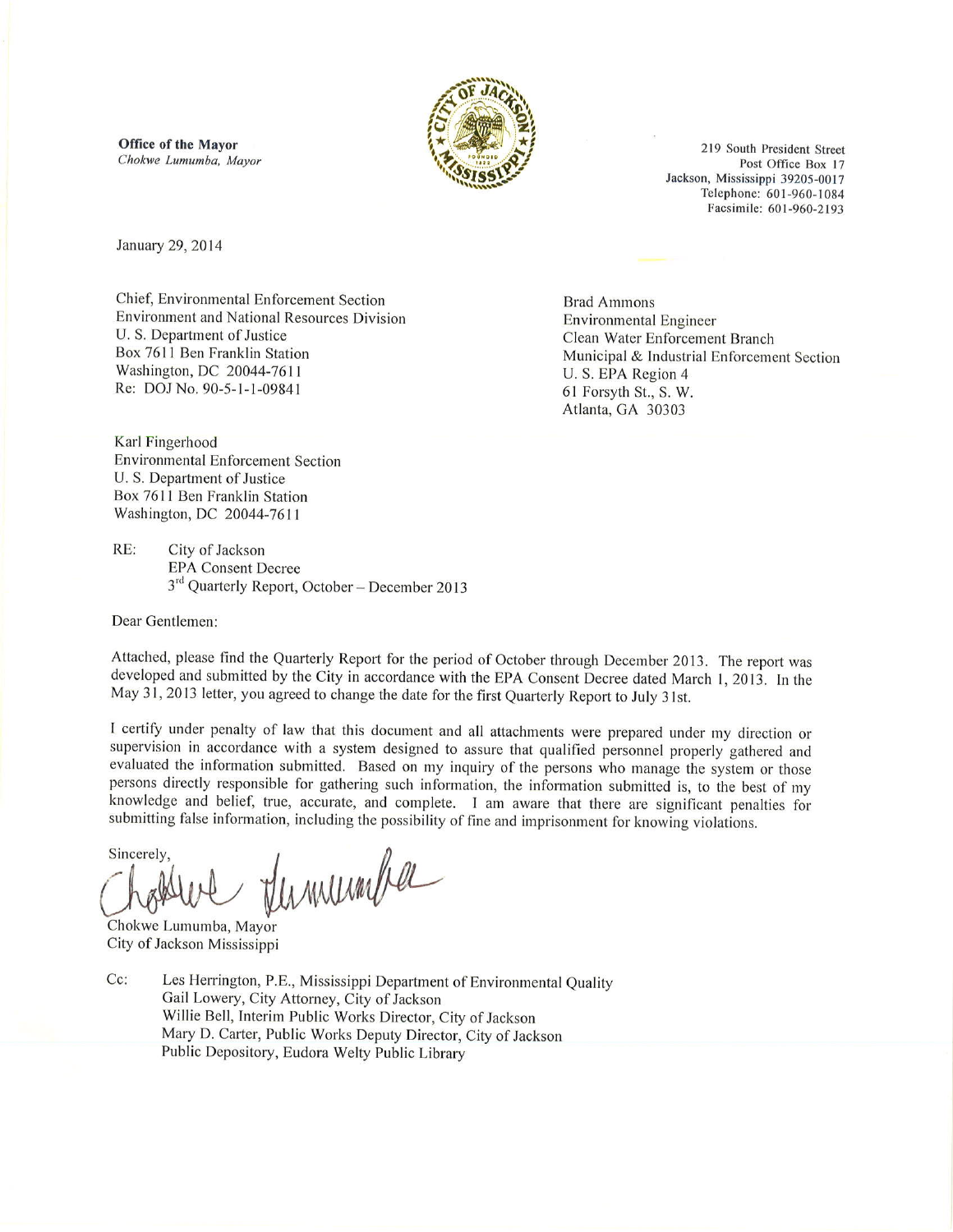# *City of Jackson Wastewater Infrastructure Redevelopment Program*

# **Quarterly Report No. 3 October 2013 through December 2013**

January 30, 2014

#### **Prepared** for:

City of Jackson Department of Public Works P.O. Box 17 Jackson, MS 39205-0017

#### **Prepared by:**

WEI/AJA LLC 143A LeFleurs Square Jackson, MS 39211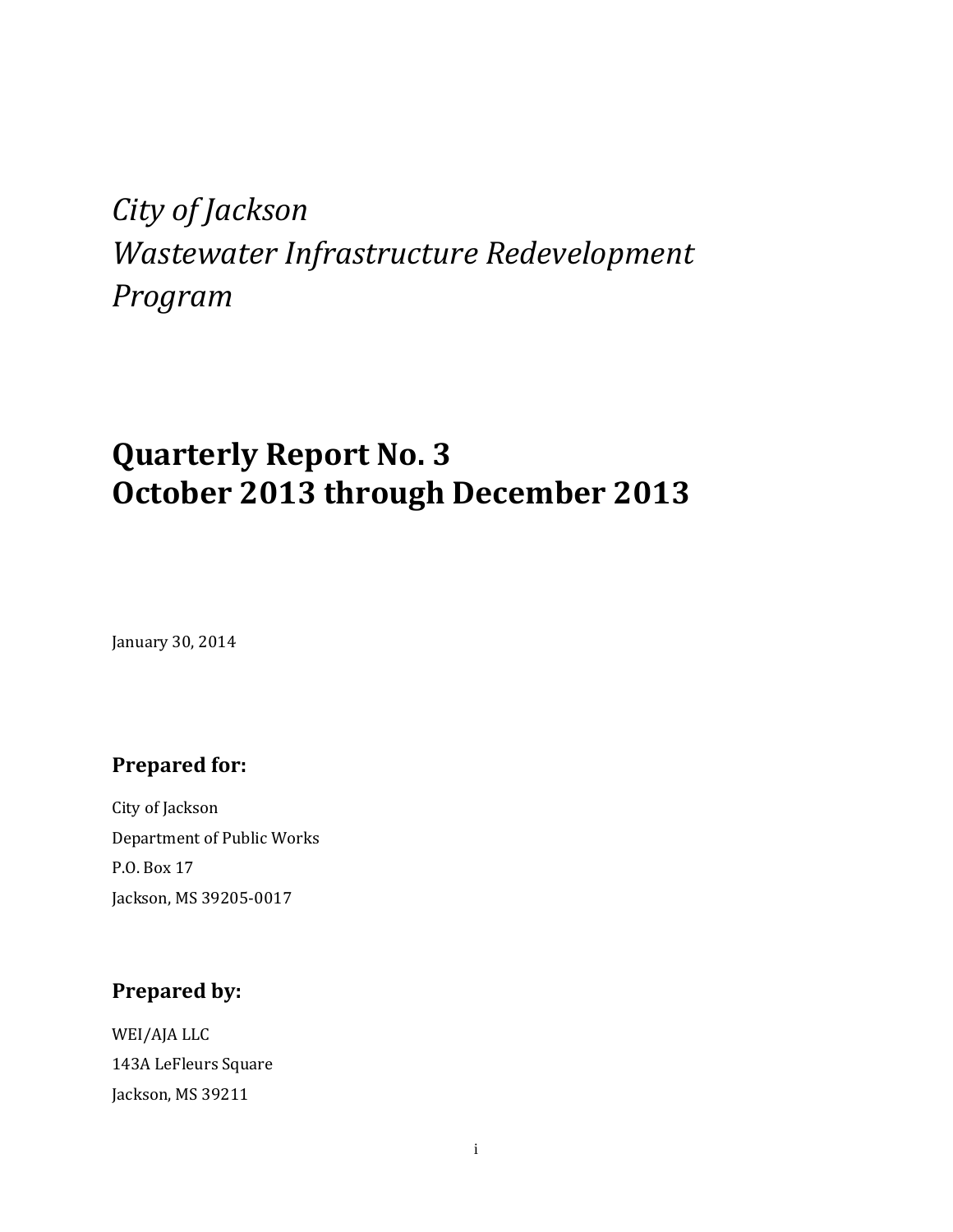# **City of Jackson, Mississippi Quarterly Report No. 3** October 2013 through December 2013

I certify under penalty of law that this document and all attachments were prepared under my direction or supervision in accordance with a system designed to assure that qualified personnel properly gather and evaluate the information submitted. Based on my inquiry of the person or persons who manage the system, or those persons directly responsible for gathering such information, the information submitted is, to the best of my knowledge and belief, true, accurate and complete. I am aware that there are significant penalties for submitting false information, including the possibility of fine and imprisonment for knowing violations.



Chokwe Lumumba Mayor

Date

Villie C. Bell, Jr., Interim Directør **Department of Public Works**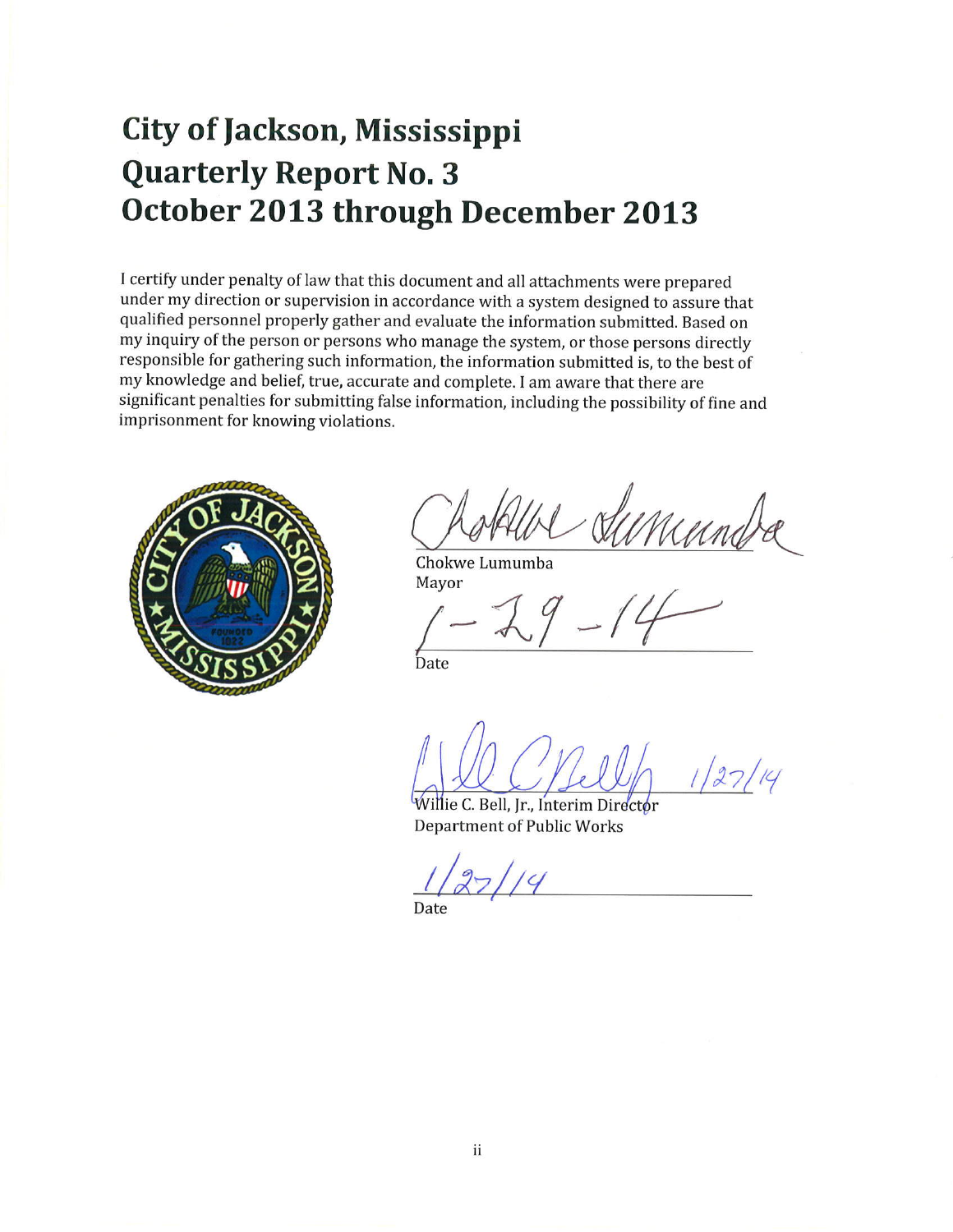## **Quarterly Report No. 2** October 2013 through December 2013

#### **Contents**

| 1.1 |  |
|-----|--|
|     |  |
|     |  |
|     |  |
|     |  |
|     |  |
|     |  |
|     |  |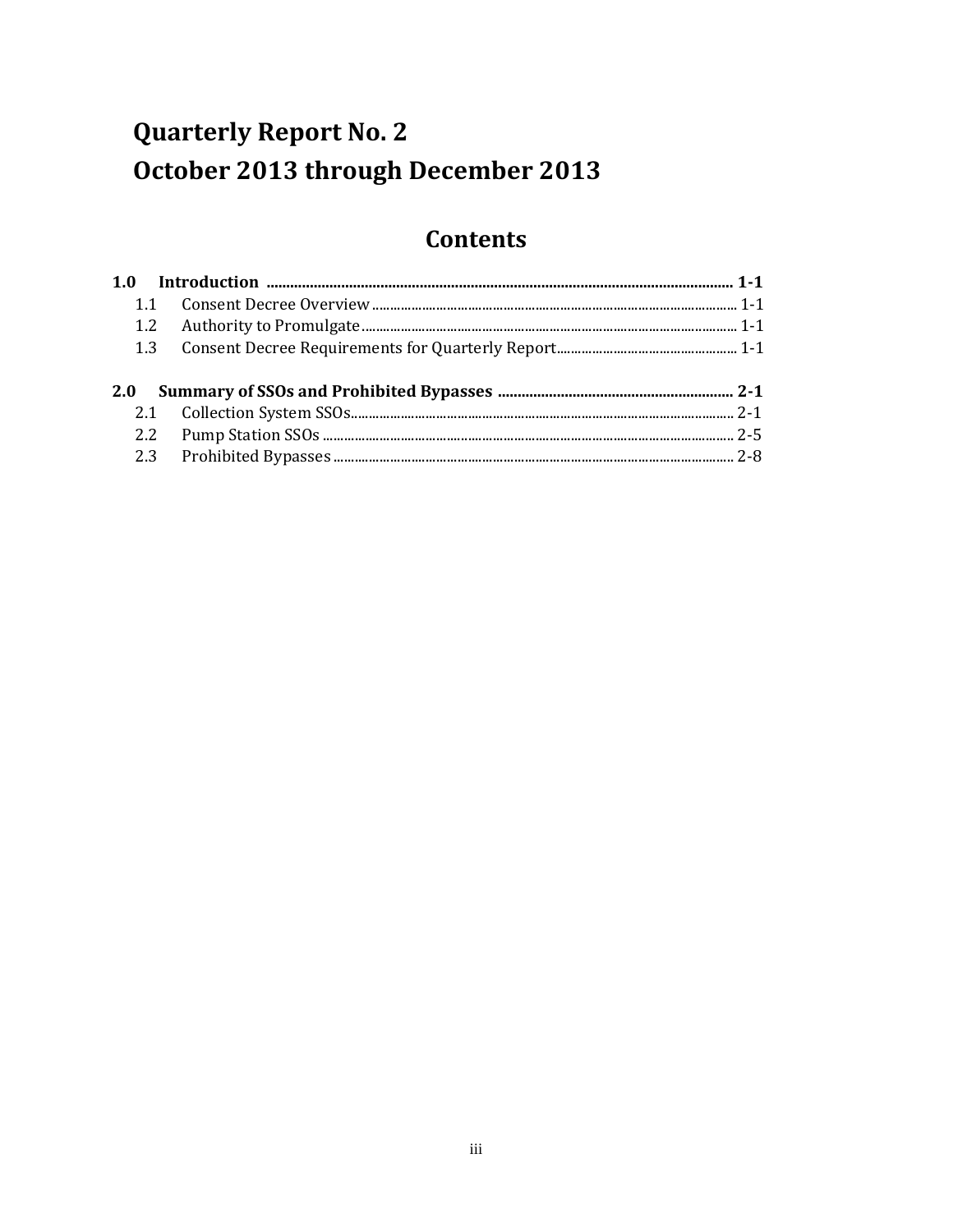#### **1.0 Introduction**

#### 1.1 Consent Decree Overview

On March 1, 2013, the Consent Decree (CD) agreed to by the City of Jackson, Mississippi, U.S. Environmental Protection Agency (EPA), and the Mississippi Department of Environmental Quality (MDEQ) regarding the wastewater collection and treatment system was entered by the U.S. Court, Southern District of Mississippi. Over a  $17\frac{1}{2}$  year timeline, the Consent Decree requires the City to:

- Develop, submit, finalize, and implement plans for the continued improvement of the Wastewater Collection and Transportation System (WCTS) and Wastewater Treatment Plants (WWTPs);
- **Eliminate Sanitary Sewer Overflows (SSOs), effluent limit violations (including any** violations of the new effluent limits for nutrients), and reporting violations, and
- **Minimize Prohibited Bypasses.**

One of the ongoing requirements of the EPA Consent Decree is to submit periodic reports to demonstrate continuing compliance. The specific reporting requirements of the CD are described below. 

#### 1.2 Authority to Promulgate

The City of Jackson Public Works Department (JPWD) established the Wastewater Infrastructure Redevelopment Program in 2004. The Waggoner Engineering/AJA Management and Technical Services joint venture company, WEI/AJA LLC, was retained to assist the City in addressing the requirements of the Consent Decree under the existing Program Management contract for the Wastewater Infrastructure Redevelopment Program. Accordingly, the Program Management team compiled this Quarterly Report from information provided by the City and its contractors to fulfill the requirements of Section IX  $\P$  57 (a) set forth in the CD.

#### 1.3 Consent Decree Requirements for Quarterly Report

As stated in the Consent Decree Section IX  $\P$  57 (a), the Quarterly Report shall be submitted beginning thirty (30) Days after the first full three (3)-month period following the Date of Entry of this Consent Decree, and thirty (30) Days after each subsequent three (3)-month period until termination of the Consent Decree and shall contain the following, at a minimum: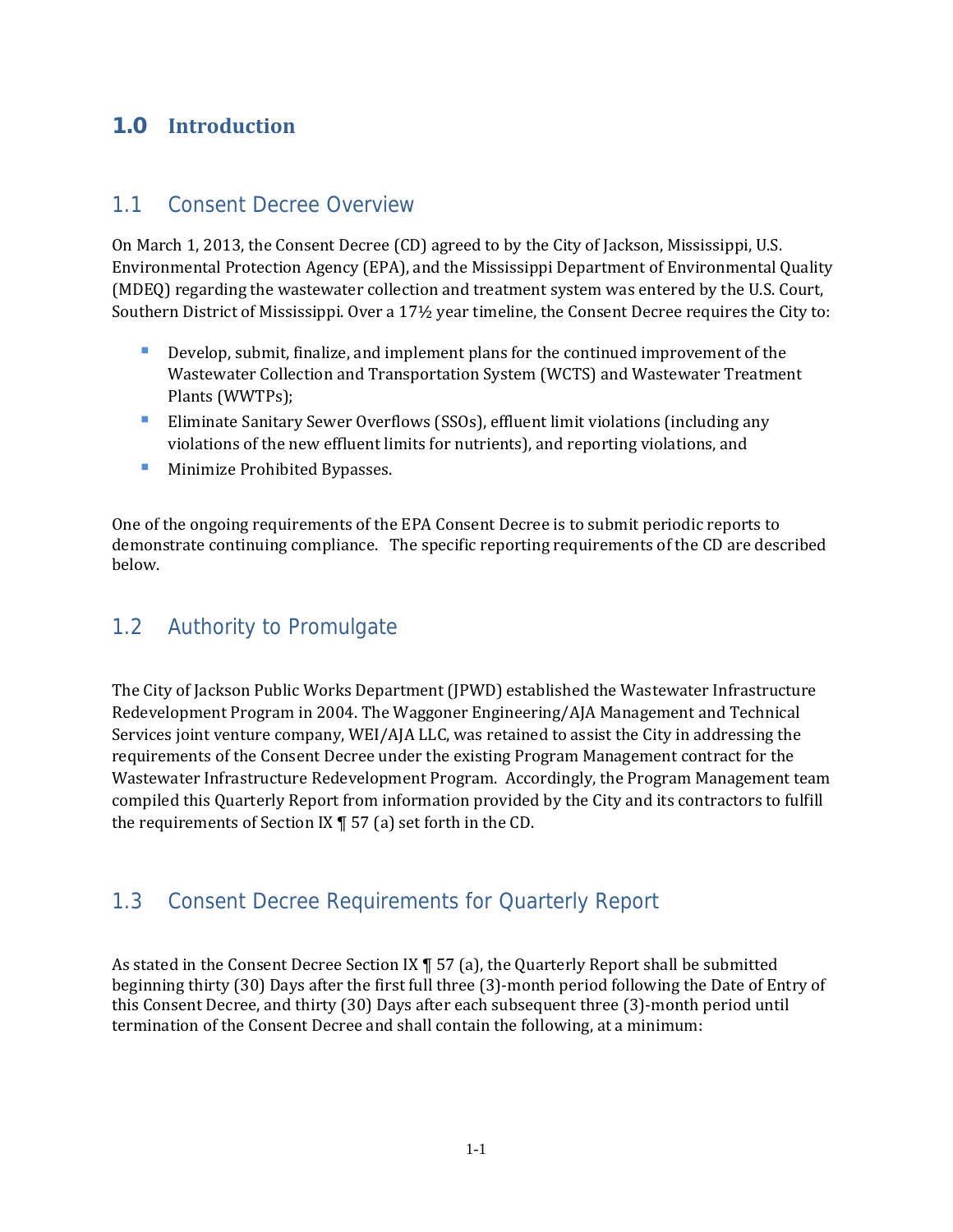Quarterly Reports. Beginning thirty (30) Days after the first full three (3) month period following the Date of Entry of this Consent Decree, and thirty (30) Days after each subsequent three (3)month period thereafter until termination of the Consent Decree, the City shall submit to EPA for review and approval a Quarterly Report that shall include the following:

- (i) the date, time, location, source, estimated duration, estimated volume, receiving water (if any), and cause of all SSOs occurring in the applicable three (3)-month period in a tabulated electronic format; and
- (ii) (ii) the date, time, estimated duration, estimated volume, and cause of all Prohibited Bypasses occurring in the applicable three (3)-month period in a tabulated electronic format.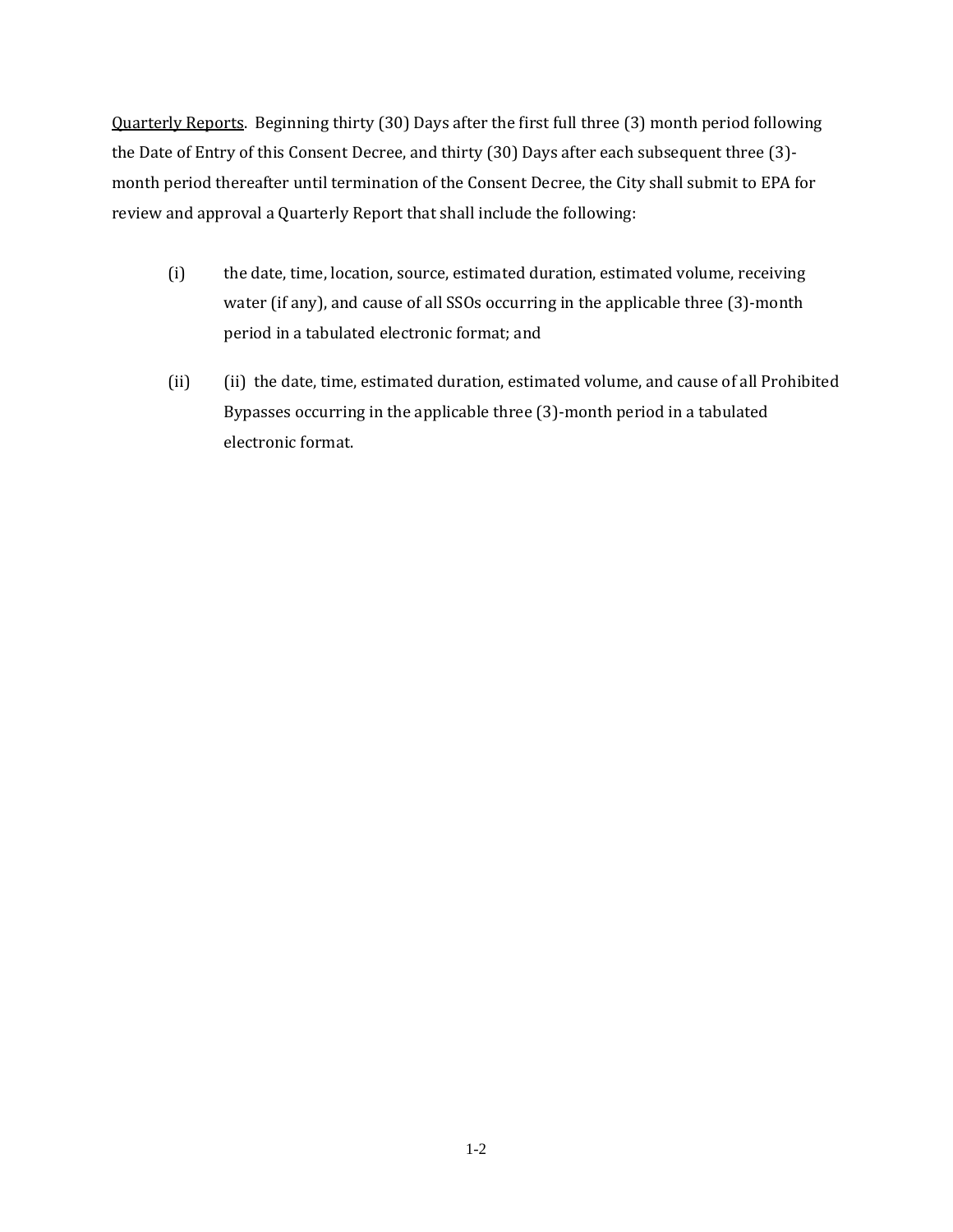#### **2.0 Summary of SSOs and Prohibited Bypasses**

#### 2.1 Collection System SSOs

Table 1 lists SSOs in the collection system for the quarter.

**Figure 1** shows SSO events by month as a result of the following reported causes:

- Grease
- Roots
- Solids
- Collapsed Pipe
- Pump Station Failure
- Excessive Flow
- Undersized Line
- Other

Monthly rainfall is also plotted.

Some SSO events had multiple causes. In these instances, each cause was assigned a fractional value, adding up to a total of one cause for each event.

Figure 2 shows total volume of SSOs for each month, along with monthly rainfall.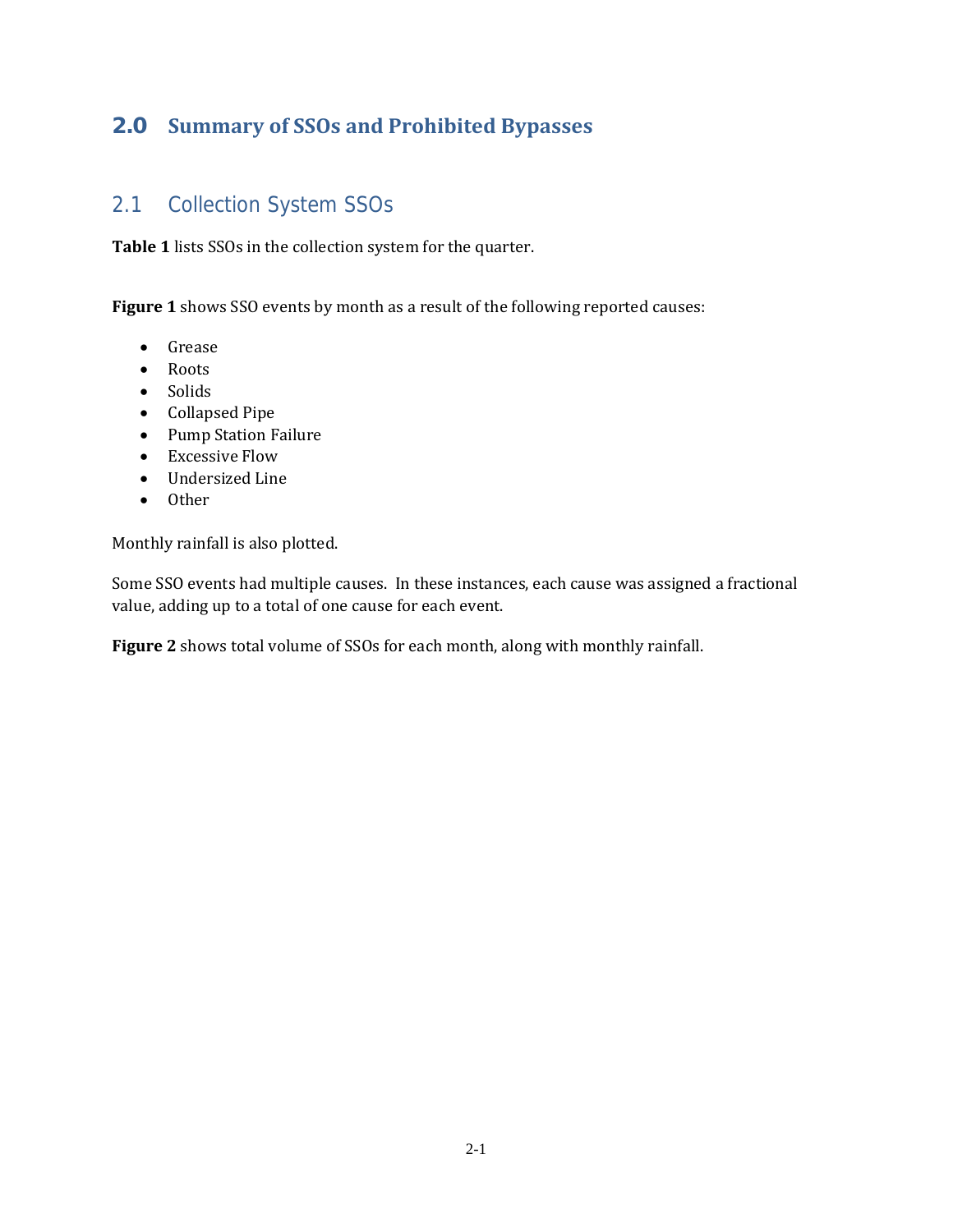| Table 1                                                    |
|------------------------------------------------------------|
| City of Jackson, Mississippi                               |
| Quarterly Report No. 3 -October 2013 through December 2013 |
| <b>Collection System SSOs</b>                              |

| Date Began             | <b>Time Began</b>  | <b>Location</b>                                | <b>Source</b>                                     | <b>Estimated</b><br>Duration,<br><b>Hours</b> | <b>Estimated</b><br><b>Volume, Gallons</b> | <b>Receiving</b><br><b>Water</b> | <b>Reported Cause</b>                      |
|------------------------|--------------------|------------------------------------------------|---------------------------------------------------|-----------------------------------------------|--------------------------------------------|----------------------------------|--------------------------------------------|
| 10/6/2013              | 7:00 AM            | E I 55 FRONTAGE                                | Manhole                                           | 1.00                                          | 25                                         | Eubanks                          | Strainer on the by pass<br>pump stopped up |
| 10/9/2013              | 11:05 AM           | <b>NORTH</b><br><b>MANSHIP ST</b><br><b>ST</b> | Ground Surface<br>(defective pipe<br>underground) | 0.42                                          | 20                                         | Belhaven                         | Collapsed Pipe.                            |
| 10/9/2013              | 1:46 PM            | 417 WINDSOR DR                                 | Manhole                                           | 1.78                                          | 1,500                                      | Lynch                            | Grease.                                    |
| 10/9/2013              | 3:45 PM            | 2402 POWERS AVE                                | Other                                             | 1.25                                          | 150                                        | Town                             | undetermined.                              |
| 10/10/2013             | 11:15 AM           | 173 ELLIS AVE                                  | Cleanout                                          | 0.92                                          | 9                                          | Lynch                            | Grease. Roots.                             |
| 10/11/2013             | 10:15 AM           | 5123 BROOKHOLLOW DR                            | Manhole                                           | 2.00                                          | 300                                        | Trahon                           | Grease.                                    |
| 10/11/2013             | 1:00 PM            | 428 ARCHER AVE                                 | Cleanout                                          | 0.67                                          | 15                                         | Cany                             | Collapsed Pipe.                            |
| 10/11/2013             | 3:50 PM            | MEADOWBROOK ROAD<br>OLD CANTON RD              | Manhole                                           | 1.67                                          | 4,800                                      | Eubanks                          | Grease.                                    |
| 10/12/2013             | 4:03 PM            | 434 WOODY DR                                   | Manhole                                           | 1.28                                          | 50                                         | Cany                             | Grease.                                    |
| 10/15/2013             | 1:30 PM            | 2024 BOLING ST                                 | Cleanout                                          | 1.00                                          | 20                                         | <b>Bogue Chitto</b>              | Grease.                                    |
| 10/16/2013             | 10:30 AM           | PETER ST<br><b>WILLIAMSON AVE</b>              | Manhole                                           | 1.50                                          | 1,500                                      | Town                             | Grease.                                    |
| 10/18/2013             | 9:40 AM            | 5133 GINGER DR                                 | Cleanout                                          | 1.08                                          | 5                                          | Lynch                            | Grease.                                    |
| 10/21/2013             | 2:10 PM            | E I 55 FRONTAGE<br><b>CULLEY DR</b>            | Manhole                                           | 1.42                                          | 4,480                                      | <b>Hanging Moss</b>              | Grease.                                    |
| 10/23/2013             | 8:45 AM            | <b>HEMINGWAY CIR</b><br>MELOAN DR              | Manhole                                           | 1.00                                          | 2,880                                      | Lynch                            | Grease.                                    |
| 10/23/2013             | 1:50 PM            | 1253 WOOD VILLAGE DR                           | Manhole                                           | 1.67                                          | 1,180                                      | Lynch                            | Grease.                                    |
| 10/23/2013             | 4:25 PM            | 962 MADISON ST                                 | Ground Surface<br>(defective pipe<br>underground) | 2.58                                          | 15                                         | Belhaven                         | Solids.                                    |
| 10/24/2013             | 9:25 AM            | 5541 QUEEN ELIZABETH<br>LANE                   | Manhole                                           | 1.17                                          | 1,380                                      | Lynch                            | Grease.                                    |
| 10/27/2013             | 2:10 PM            | 302 LIVINGSTON ST                              | Other                                             | 0.58                                          | 80                                         | Town                             | Grease.                                    |
| 10/28/2013             | 9:45 AM            | 2010 CHADWICK DR                               | Manhole                                           | 0.92                                          | 3,380                                      | Cany                             | Grease.                                    |
| 10/28/2013             | 2:20 PM            | 3003 DOWNING ST<br>E<br>MITCHELL AVE           | Manhole                                           | 0.33                                          | 1,320                                      | Town                             | Grease.                                    |
| 10/28/2013             | 5:00 PM            | 5132 QUEEN ELEANOR<br>LANE                     | Cleanout                                          | 0.83                                          | 500                                        | Lynch                            | Grease. Solids.                            |
| 10/29/2013             | 9:25 AM            | <b>FREEMONT ST</b><br><b>BELVEDERE DR</b>      | Manhole                                           | 1.17                                          | 1,180                                      | Hardy                            | Grease.                                    |
| 10/29/2013             | 11:20 AM           | 863 MONTEREY ST                                | Manhole                                           | 2.17                                          | 1,440                                      | Three Mile                       | Grease.                                    |
| 10/31/2013             | 4:15 PM            | 2151 N MILL ST                                 | Manhole                                           | 1.42                                          | 4,460                                      | Town                             | Grease.                                    |
| 10/31/2013             | 6:10 PM            | 3638 CAVALIER DR                               | Manhole                                           | 0.58                                          | 5,540                                      | Eubanks                          | Excessive Flow.                            |
| 11/4/2013<br>11/9/2013 | 8:45 AM<br>9:50 AM | OAK FOREST DR<br>W CAPITOL ST                  | Manhole<br>Manhole                                | 2.50<br>1.02                                  | 4,360<br>1,380                             | Cany<br>Town                     | Grease.<br>Grease.                         |
| 11/11/2013             | 2:00 PM            | PRINCETON ST<br><b>KINDER DRIVE</b>            | Cleanout                                          | 2.50                                          | 60                                         | Purple                           | Grease. Roots.                             |
| 11/13/2013             | 9:15 AM            | 131 GLENSTONE CIR                              | Manhole                                           | 2.50                                          | 3,380                                      | Cany                             | Grease. And paper towels<br>and rags       |
| 11/13/2013             | 11:50 AM           | 5917 QUEEN MARY LANE                           | Manhole                                           | 1.75                                          | 1,380                                      | Lynch                            | Grease.                                    |
| 11/13/2013             | 1:54 PM            | 1220 E NORTHSIDE DR                            | Manhole                                           | 1.10                                          | 1,430                                      | Eastover                         | Grease.                                    |
| 11/15/2013             | 9:15 AM            | NORTHSIDE DR                                   | Manhole                                           | 0.83                                          | 400                                        | Eubanks                          | Grease.                                    |
| 11/15/2013             | 11:10 AM           | 716 PENNSYLVANIA AVE                           | Manhole                                           | 1.17                                          | 1,380                                      | Eubanks                          | Grease.                                    |
| 11/20/2013             | 8:40 AM            | <b>GLENWAY DR</b>                              | Manhole                                           | 3.33                                          | 5,120                                      | Eubanks                          | Grease. Roots.                             |
| 11/20/2013             | $9:50$ AM          | 350 SPANISH TRAIL                              | Cleanout                                          | 2.00                                          | 1,180                                      | <b>Big Creek</b>                 | Grease.                                    |
| 11/22/2013             | 11:15 AM           | SMALLWOOD ST<br>WOODY DR                       | Manhole                                           | 1.25                                          | 1,180                                      | Cany                             | Grease.                                    |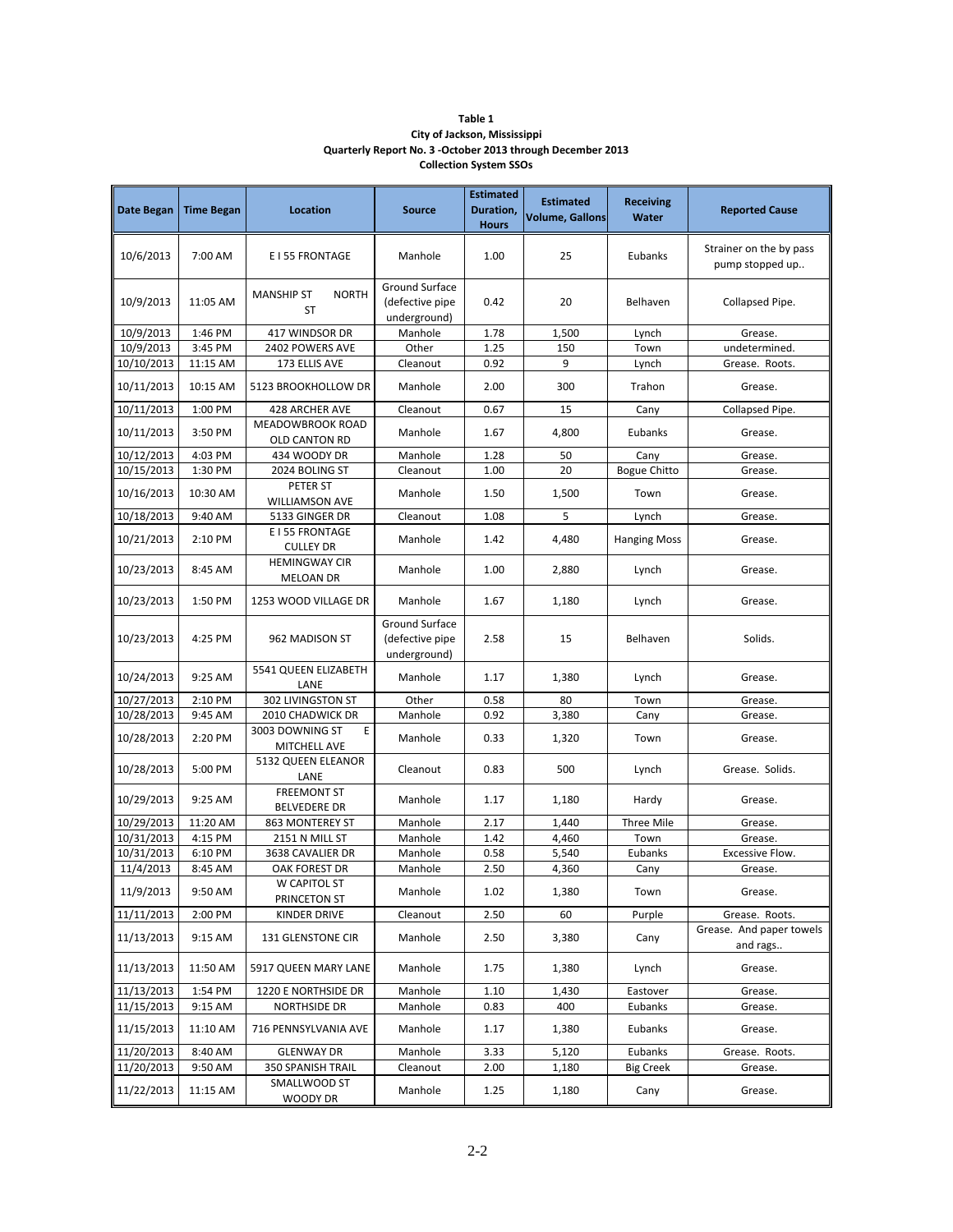| Table 1                                                    |
|------------------------------------------------------------|
| City of Jackson, Mississippi                               |
| Quarterly Report No. 3 -October 2013 through December 2013 |
| <b>Collection System SSOs</b>                              |

| <b>Date Began</b> | <b>Time Began</b> | Location                         | <b>Source</b> | <b>Estimated</b><br>Duration,<br><b>Hours</b> | <b>Estimated</b><br><b>Volume, Gallons</b> | <b>Receiving</b><br>Water | <b>Reported Cause</b>                    |
|-------------------|-------------------|----------------------------------|---------------|-----------------------------------------------|--------------------------------------------|---------------------------|------------------------------------------|
| 11/22/2013        | 1:50 PM           | 408 S JEFFERSON ST               | Manhole       | 0.33                                          | 5,500                                      | Pearl River               | Excessive Flow.                          |
| 11/24/2013        | 9:35 AM           | 3856 NOBLE ST                    | Manhole       | 1.17                                          | 3,340                                      | Lynch                     | Grease.                                  |
| 11/25/2013        | 9:30 AM           | <b>DORGAN ST</b>                 |               | 0.50                                          | 50                                         | Hardy                     | Rain water.                              |
| 11/26/2013        | $9:15$ AM         | 408 S JEFFERSON ST               | Manhole       | 0.75                                          | 5,580                                      | Pearl River               | Excessive Flow.<br>Due to<br>heavy rain. |
| 11/27/2013        | 4:00 PM           | <b>RUTLEDGE AVE</b>              | Manhole       | 1.08                                          | 20                                         | Town                      | Grease. Solids.                          |
| 11/27/2013        | 5:50 PM           | 3228 MEDGAR EVERS<br><b>BLVD</b> | Manhole       | 2.58                                          | 200                                        | Town                      | Grease. Solids.                          |
| 11/29/2013        | 10:45 AM          | 5449 WILLIAM DR                  | Cleanout      | 2.25                                          | 1,000                                      | Lynch                     | Grease.                                  |
| 12/1/2013         | $9:20$ PM         | 1651 FOREST AVE                  | Cleanout      | 0.92                                          | 250                                        | Eubanks                   | Pump Station Failure.                    |
| 12/5/2013         | 6:00 PM           | 1439 TERRY ROAD                  | Manhole       | 0.92                                          | 50                                         | Lynch                     | Grease.                                  |
| 12/17/2013        | 10:40 AM          | 646 CHELSEA DR                   | Manhole       | 0.92                                          | 2,230                                      | Cany                      | Grease.                                  |
| 12/17/2013        | 12:45 PM          | <b>CAMBRIDGE LANE</b>            | Manhole       | 1.92                                          | 3,380                                      | Trahon                    | Grease. Roots.                           |
| 12/17/2013        | 4:30 PM           | 710 POPLAR BLVD                  | Manhole       | 2.00                                          | 25                                         | Belhaven                  | Grease. Solids.                          |
| 12/17/2013        | 7:40 PM           | 4301 PATANN ST                   | Manhole       | 0.92                                          | 100                                        | <b>Bogue Chitto</b>       | Grease. Solids.                          |
| 12/19/2013        | 1:25 AM           | <b>124 GLENSTONE CIR</b>         | Manhole       | 13.25                                         | 3,380                                      | Cany                      | Grease.                                  |
| 12/29/2013        | 4:30 PM           | <b>404 ROBINSON ROAD</b>         | Cleanout      | 1.00                                          | 25                                         | Eubanks                   | Solids.                                  |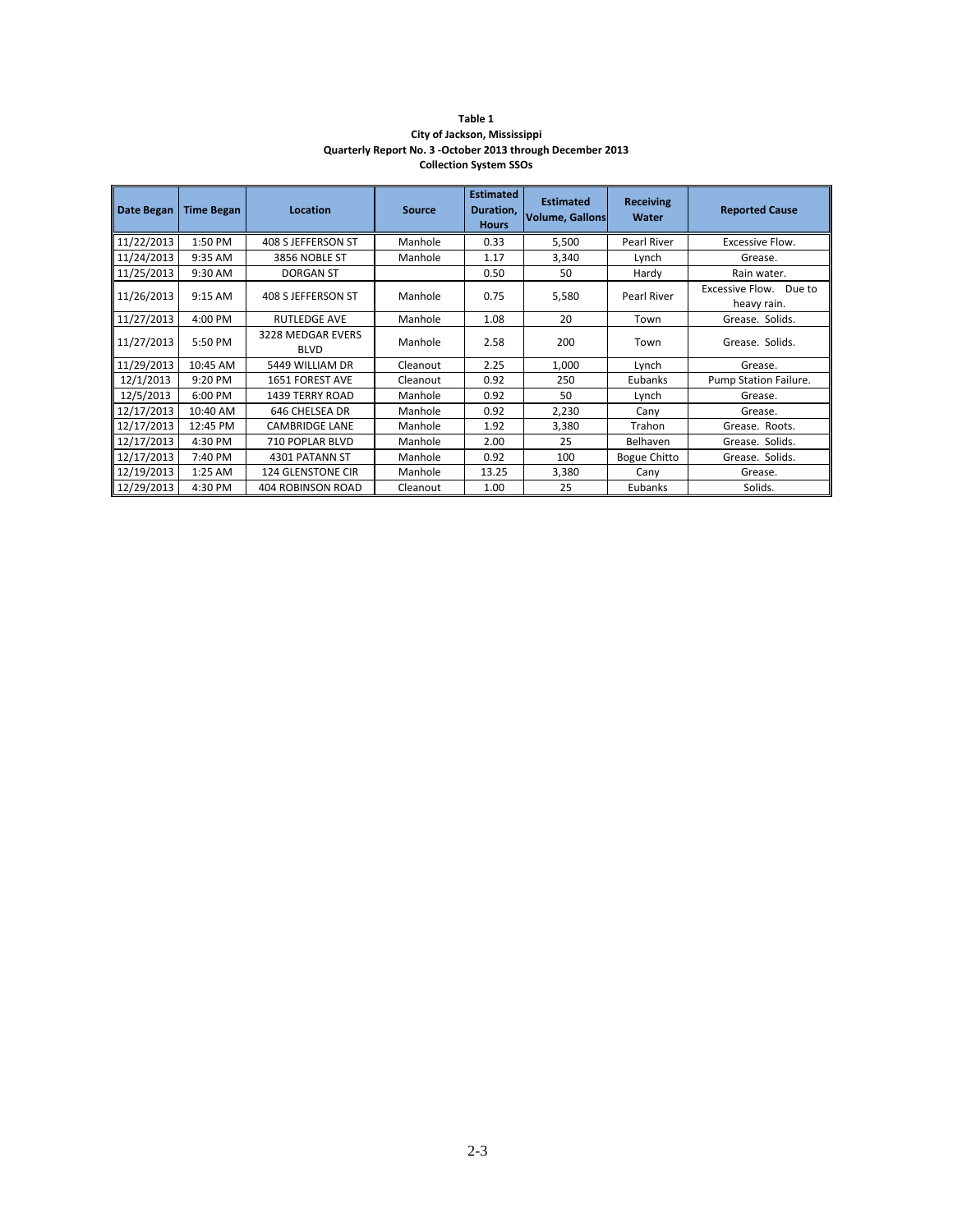

**Figure 1: Collection System SSO Events by Cause**



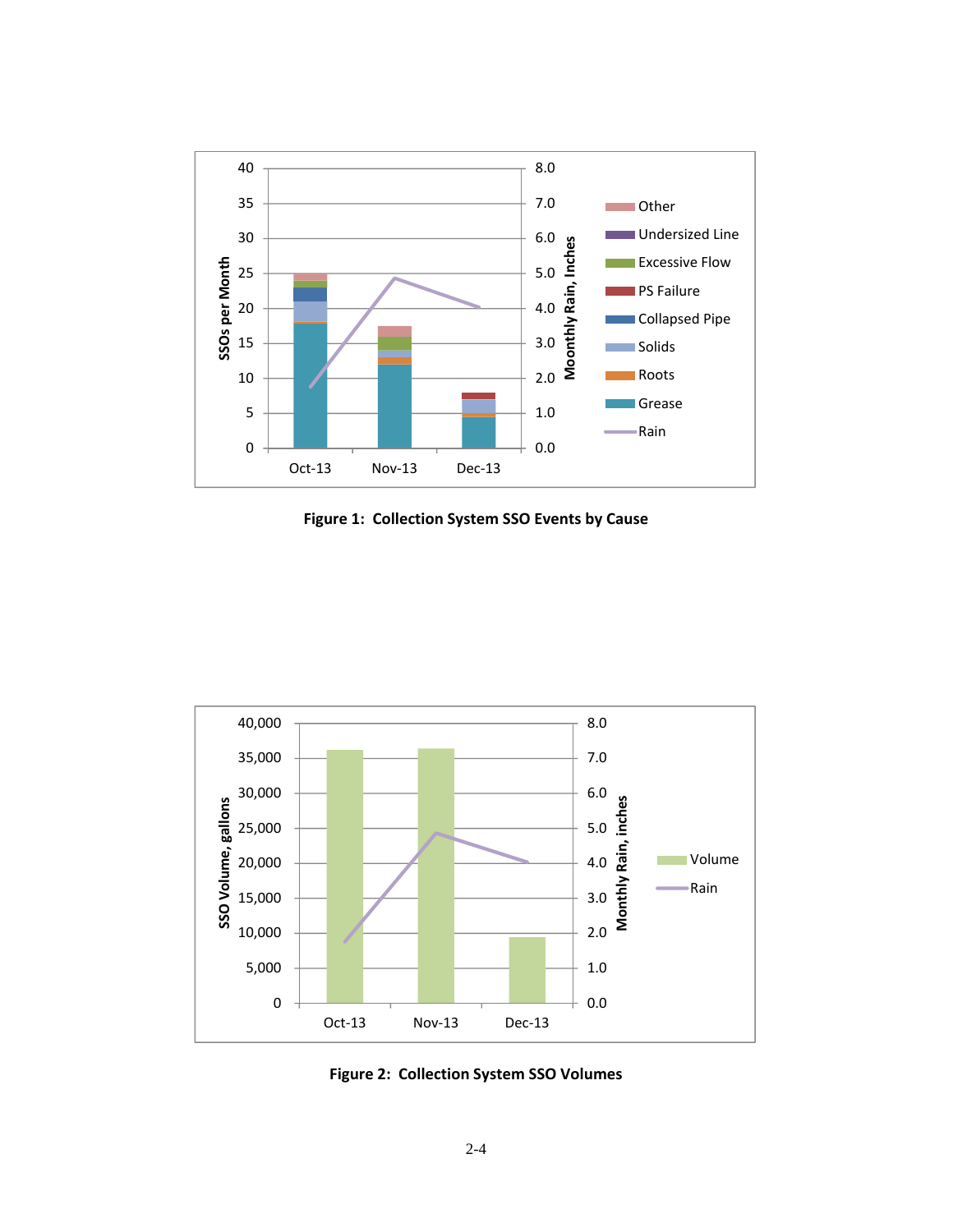#### 2.2 Pump Station SSOs

Table 2 lists pump station SSOs for the quarter. Note that there were no pump station SSOs in December. 

Figure 3 shows pump station SSO events by month by cause, as listed above, as well as monthly rainfall. As above, multiple causes were assigned fractional value, adding up to a total of one cause for each event.

Figure 4 shows total volume of pump station SSOs for each month, along with monthly rainfall.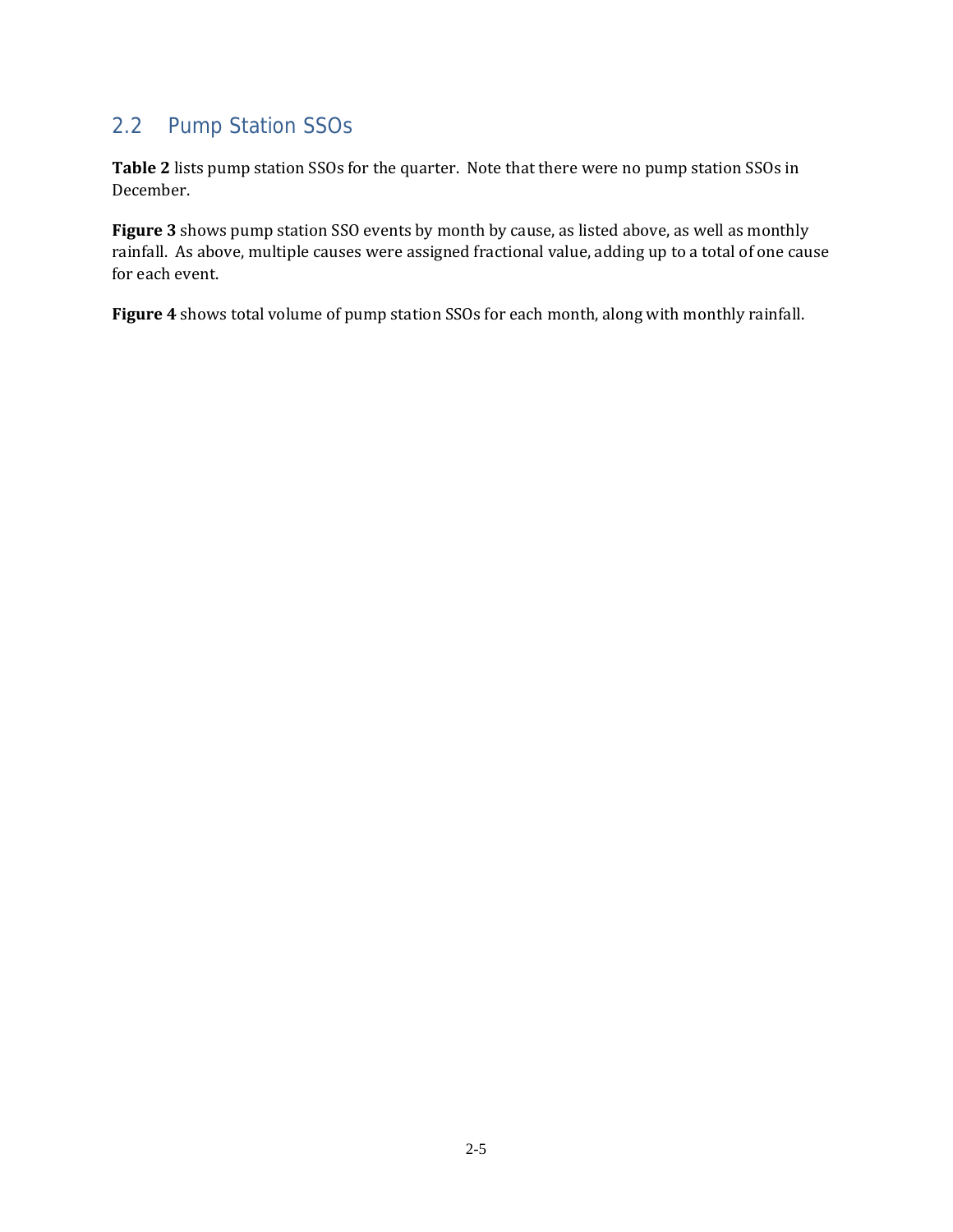#### **Table 2 City of Jackson, Mississippi Quarterly Report No. 3 ‐October 2013 through December 2013 Pump Station SSOs**

| Date Began | Time Began | Location             | Source              | <b>Estimated</b><br>Duration,<br><b>Hours</b> | <b>Estimated</b><br><b>Volume, Gallons</b> | <b>Receiving</b><br>Water | <b>Reported Cause</b>                    |
|------------|------------|----------------------|---------------------|-----------------------------------------------|--------------------------------------------|---------------------------|------------------------------------------|
| 10/31/2013 | $3:00$ PM  | 1452 COUNTRY CLUB DR | <b>Pump Station</b> | 5.00                                          | 20.000                                     | <b>Bogue Chitto</b>       | Pump Station Failure.<br>Excessive Flow. |
| 10/31/2013 | 5:00 PM    | 4210 CHURCH CIR      | Manhole             | 1.50                                          | 60.000                                     | Lvnch                     | Excessive Flow.                          |
| 11/22/2013 | 10:00 AM   | 4210 CHURCH CIR      | Pump Station        | 2.00                                          | 8.000                                      | Lynch                     | Excessive Flow.                          |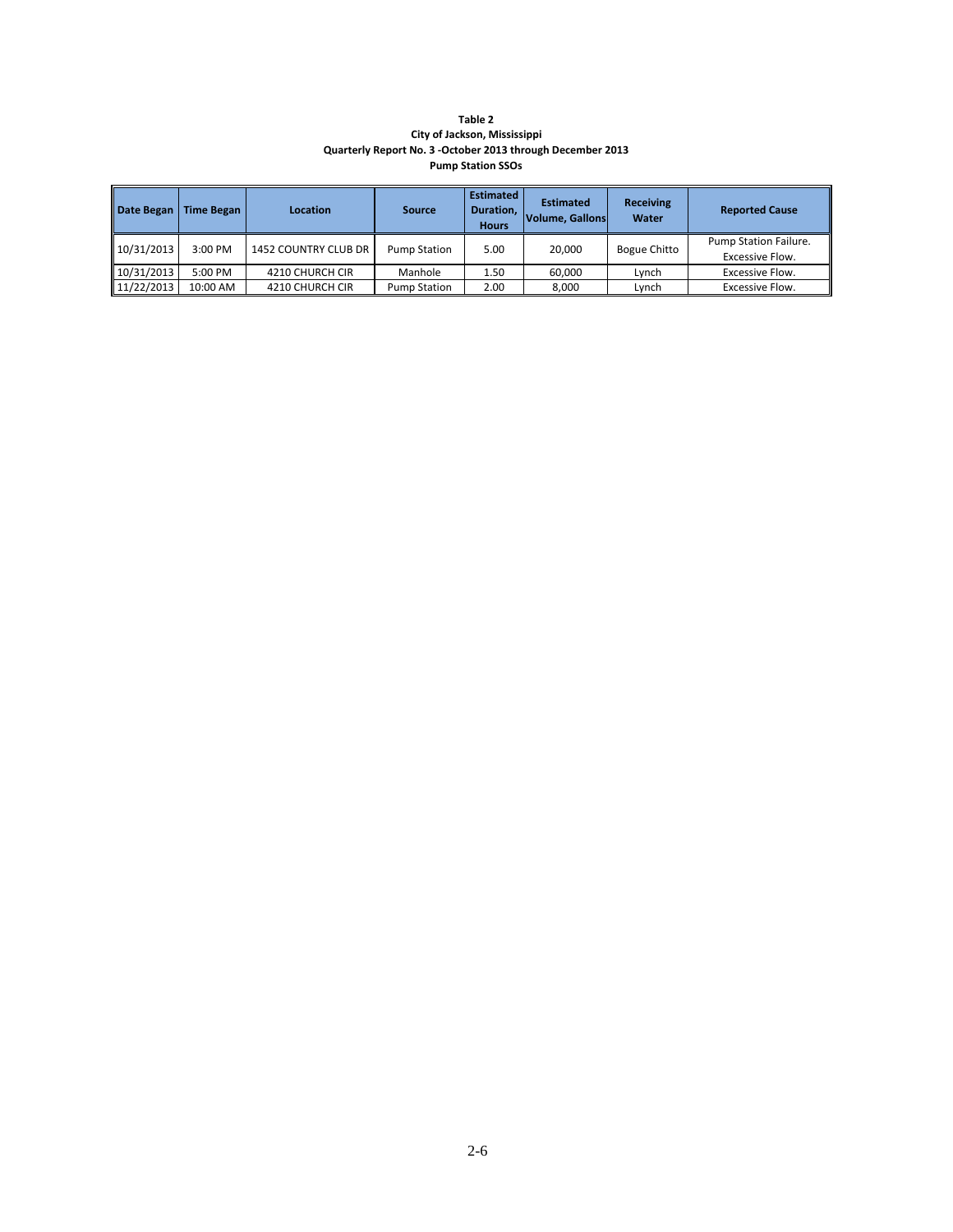

**Figure 3: Pump Station SSO Events by Cause**



**Figure 4: Pump Station SSO Volumes**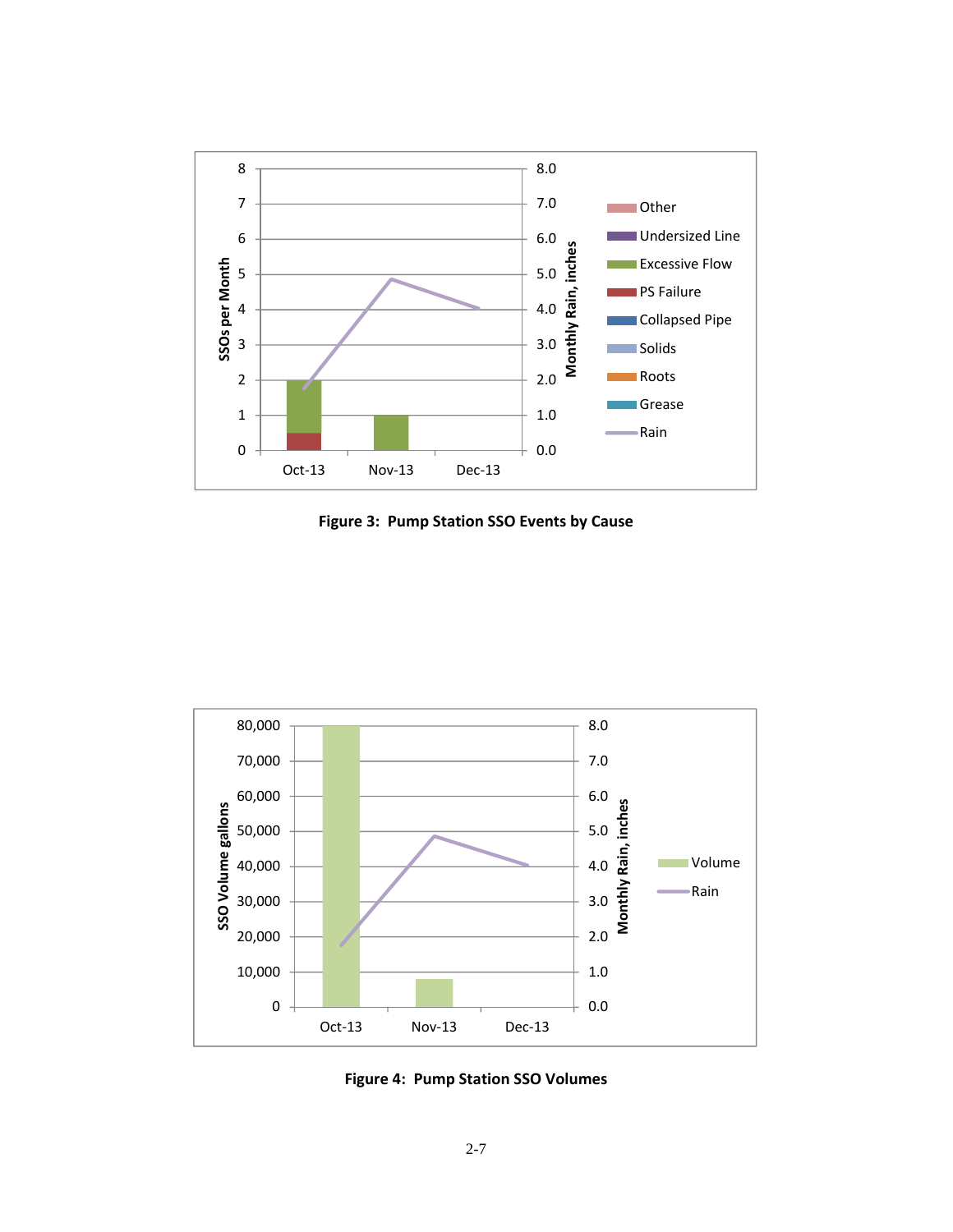#### 2.3 Prohibited Bypasses

Table 3 lists prohibited bypasses at the wastewater treatment plants for the quarter. Only the Savanna Street plant had prohibited bypasses.

**Figure** 5 shows prohibited bypass events by month by cause, as listed above, as well as monthly rainfall. 

Figure 6 shows total volume of prohibited bypasses for each month, along with monthly rainfall.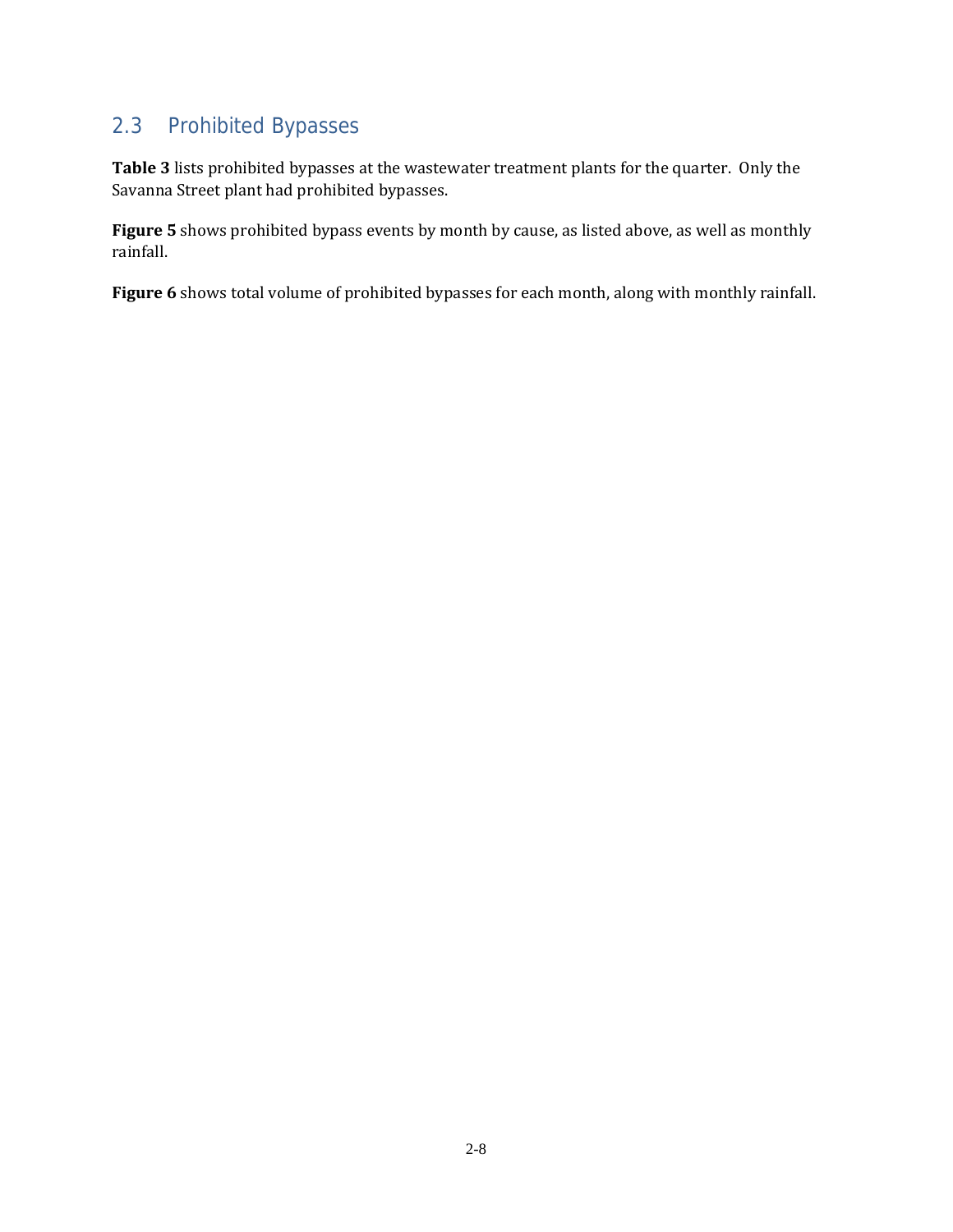| Table 3                                                    |
|------------------------------------------------------------|
| City of Jackson, Mississippi                               |
| Quarterly Report No. 3 -October 2013 through December 2013 |
| <b>Prohibited Bypasses</b>                                 |

| Date Began | <b>Time Began</b> | Location        | <b>Source</b> | <b>Estimated</b><br><b>Duration</b> | <b>Estimated</b><br><b>Volume, Gallons</b> | <b>Receiving</b><br>Water | <b>Reported Cause</b>                                                                                                                                                 |
|------------|-------------------|-----------------|---------------|-------------------------------------|--------------------------------------------|---------------------------|-----------------------------------------------------------------------------------------------------------------------------------------------------------------------|
| 10/28/13   |                   | Savanna St WWTP | <b>WWTP</b>   | 9 days                              | 71.54 million                              | <b>Pearl River</b>        | Influent pump station failure                                                                                                                                         |
| 11/07/13   |                   | Savanna St WWTP | <b>WWTP</b>   | 4 days                              | 23.84 million                              | <b>Pearl River</b>        | Influent pump station failure                                                                                                                                         |
| 11/22/13   |                   | Savanna St WWTP | <b>WWTP</b>   | 8 days                              | 290.85 million                             | <b>Pearl River</b>        | Influent pump station failure                                                                                                                                         |
| 12/09/13   | $1:00$ PM         | Savanna St WWTP | <b>WWTP</b>   | 1 day                               | 21.12 million                              | Pearl River               | Heavy rainfall caused<br>influent flows in excess of<br>the mechanical pant's<br>capacity and there was<br>limited freeboard in the<br>storm cells.                   |
| 12/11/13   |                   | Savanna St WWTP | <b>WWTP</b>   | 2 days                              | 11.94 million                              | <b>Pearl River</b>        | <b>Excess influent flow</b>                                                                                                                                           |
| 12/14/13   | $1:00$ PM         | Savanna St WWTP | <b>WWTP</b>   | 1 day                               | 7.53 million                               | <b>Pearl River</b>        | Heavy rainfall caused a<br>sudden surge in influent<br>flows in excess of the<br>mechanical pant's capacity<br>and there was limited<br>freeboard in the storm cells. |
| 12/21/13   |                   | Savanna St WWTP | <b>WWTP</b>   | 3 days                              | 56.24 million                              | <b>Pearl River</b>        | <b>Excess influent flow</b>                                                                                                                                           |
| 12/28/13   | $9:00$ PM         | Savanna St WWTP | <b>WWTP</b>   | 4 days                              | 65.27 million                              | Pearl River               | Heavy rainfall caused<br>influent flows in excess of<br>the mechanical pant's<br>capacity.                                                                            |